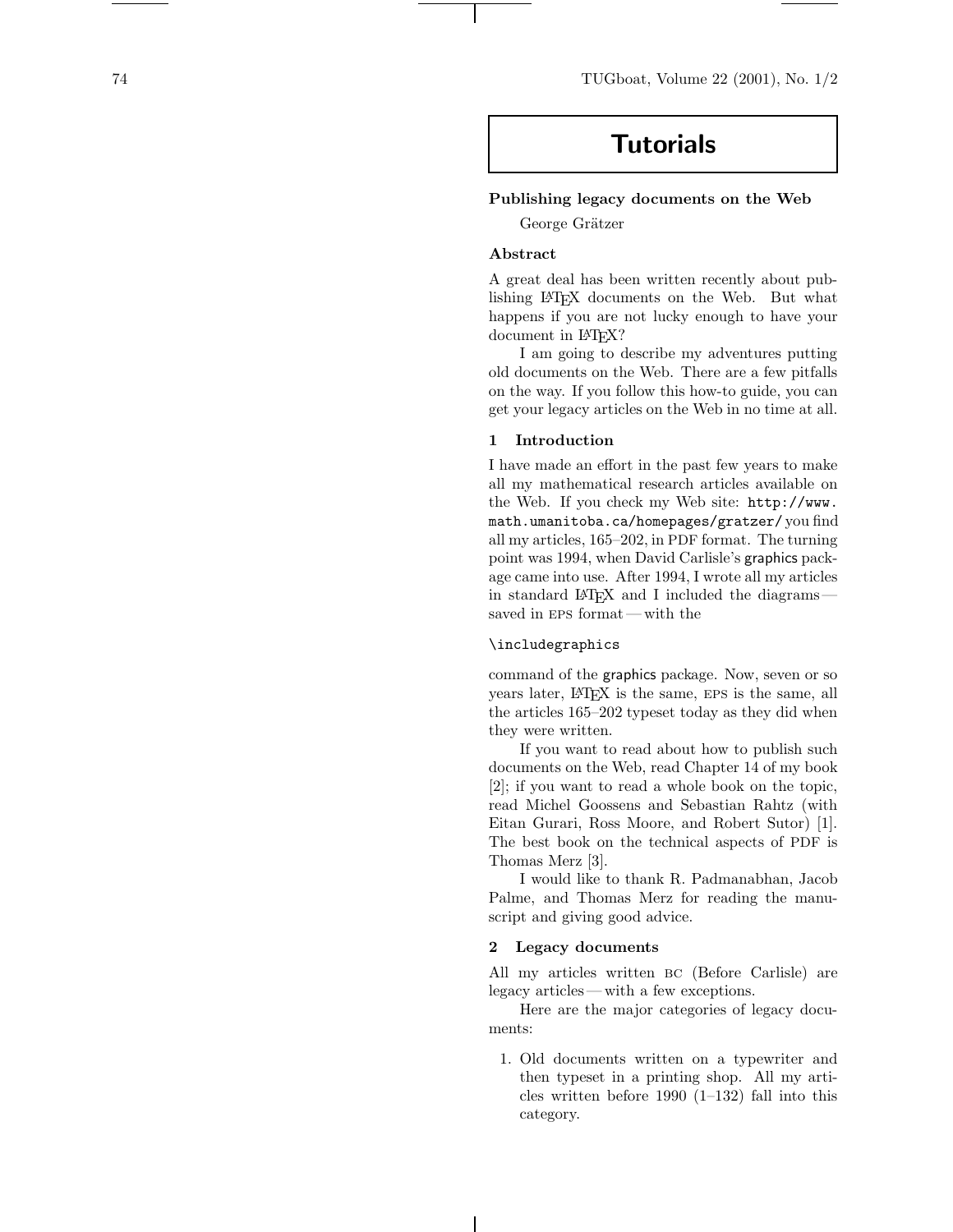2. Documents written in an old word processor that is no longer available or in an old version of a word processor that went through too many changes. For instance, my papers that were written in Word  $6.0/1995$  (on the Mac) would need significant editing: many symbols appear wrong (was there a change in the encoding vector of the Symbol font?) and they are full of mysterious messages:

#### **Error! Bookmark not defined.**

You find lots of examples of this in the group 1990–99.

- 3. LAT<sub>E</sub>X papers whose source code has been misplaced; LATEX papers that utilize packages or document classes that are no longer available or that are not compatible with today's LATEX.
- 4. LATEX papers with diagrams drawnwith drawing programs that are no longer around. For instance, article 161.
- 5. LAT<sub>E</sub>X 2.09 and  $A_{\mathcal{M}}S$ -LAT<sub>E</sub>X papers. Although Appendix G of [2] gives detailed and pretty straightforward instructions on how to convert such articles to LAT<sub>EX</sub>, carrying out such a conversion may be too large a task.

#### **3 The quick and dirty solution**

It became clear to me that a number of people going to my Web site are looking for older articles. So I decided that I will put all my articles on the Web.

This sounded really easy to do:

- 1. I scan the article.
- 2. I use Adobe Acrobat to turn the TIFF files created by the scanner to a PDF file.

It was indeed easy to do, but the result was terrible. Firstly, I came to realize that the edges of an old reprint were not necessarily cut parallel with the printed lines. So the scanned images were crooked. I also did not know how to optimally set my scanner. And when I set it to 300 dpi, black and white bitmap, the printed version came out 50% magnified, and as a result, really ugly (similar to a 200 dpi scan). Why is that? Go to the print dialog box of a PostScript printer, and choose the Acrobat pane; by default, it has a checkmarked box, Fit to Page. Uncheckmark the box, and the PDF file will print properly.

So you must warn the users, to leave the Fit to Page box unchecked. A better solution is in the next section.

#### **4 The proper solution**

We now use the following procedure to obtain the PDF files for legacy documents.

**1.** Scaneach page of the document at 300 dpi, black and white bitmap.

*Justification*. The first decision to be made is at what dpi to scan. Since most printers these days are 1200 dpi printers, there is a temptation to scan at 1200 dpi.

Table 1 shows the size of a typical (large) printed page.

A 12 page paper at 300 dpi is about 1MB; it is more than3MB at 600 dpi. At 1200 dpi, it is almost 6MB, obviously too large for most people to download.

Another way of increasing the file size is by using grayscale, instead of black and white bitmap, for the scanning. This increases the file size dramatically, and often decreases the quality of the PDF document. Avoid using grayscale unless there are grayscale illustrations in the document.

**2.** Open each page in Photoshop (or another similar application) and perform the following steps (stated specific to Photoshop):

**Step 1.** Change the page to grayscale

#### Image>Mode>Grayscale

keeping the Image Ratio at the default value 1.

**Step 2.** Enlarge the page and set the grid visible.

View>Show>Grid

**Step 3.** Use the eraser to get rid of dirt on the page.

**Step 4.** If necessary, rotate the picture in increments of 0.1 degrees to make the lines straight. Image>Rotate Canvas>Arbitrary...

**Step 5.** When the lines are straight, change the page to black and white bitmap

Image>Mode>Bitmap...

keeping the Output at 300 pixels/inch.

**Step 6.** Change the canvas size to 8.5 inches by 11 inches; place the original image in the center (the default).

Image>Canvas Size...

**Step 7.** Save the image with Save As..., keep the TIFF format, and checkmark LZW Compression.

*Justification*. Step 1 is necessary, otherwise Step 4 cannot be done. Step 6 is useful, because then it no longer matters whether the Fit to Page box is checked.

*Comment 1.* Photoshop allows the creation of "buttons" to facilitate this process. The buttons are colored and carry a descriptive name to indicate the action that is carried out by one click on the button. I have five buttons for this procedure:

1. To grayscale It is colored gray. It does Steps 1 and 2.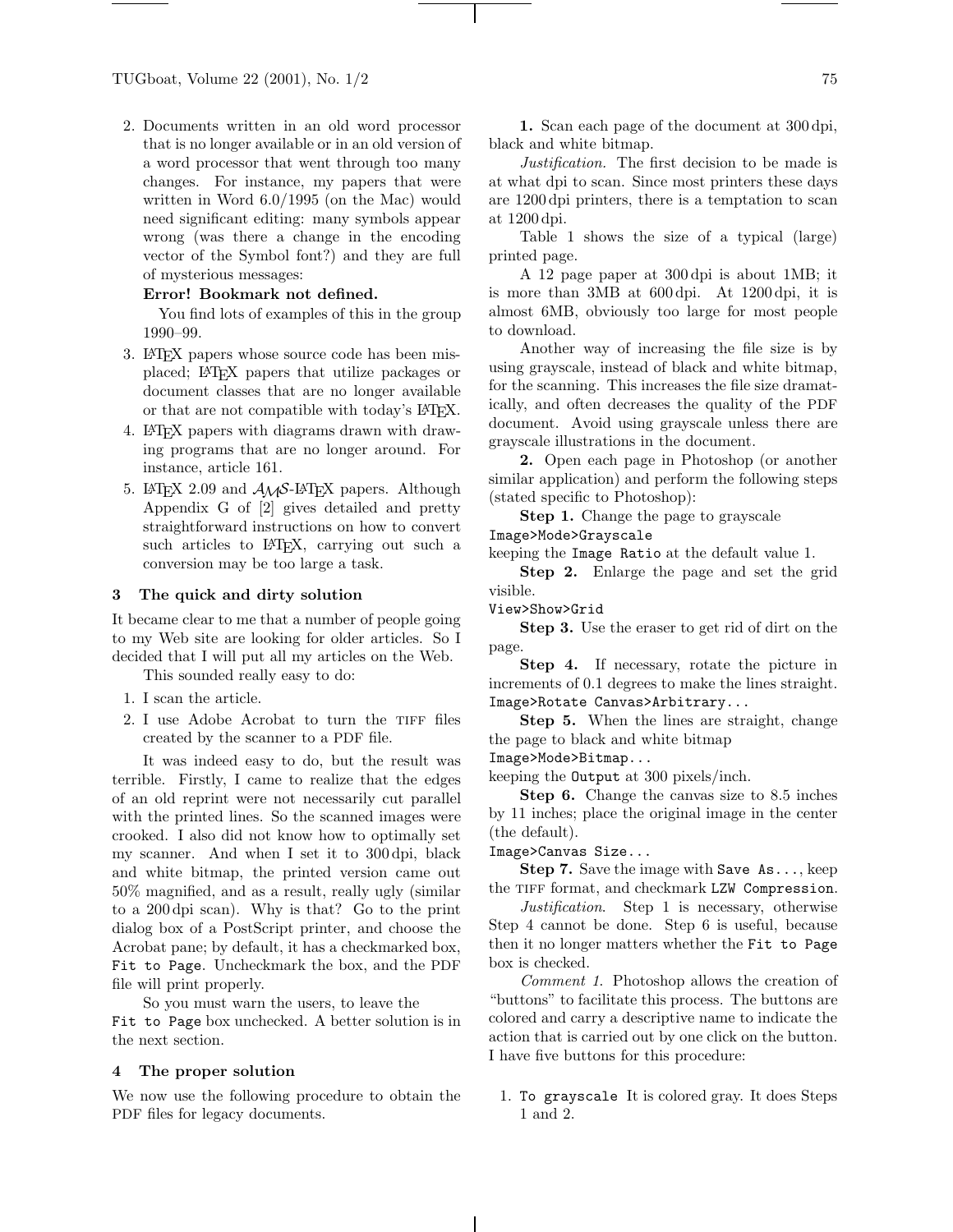| Scanning at                 |      | 150 dpi   200 dpi   300 dpi   600 dpi |      |           |
|-----------------------------|------|---------------------------------------|------|-----------|
| Size of TIFF file           | 172K | -300K                                 | 668K | 2.5MB     |
| Size of PDF file            | 36K  | -52K                                  | 88K  | 212K      |
| Quality of printed document | poor | poor                                  | O.K  | excellent |

Table 1: Size of a one-page scanned file

- 2. Turn clockwise It turns clockwise by 0.1 degrees.
- 3. Turn counterclockwise It turns counterclockwise by 0.1 degrees.
- 4. To bitmap It is colored white. It does Step 5.
- 5. Large canvas It does Step 6.

Such a set of buttons can be saved. Then the set can be loaded as necessary.

*Comment 2*. J. Palme [4] raises the question how can you make a PDF document "international", that is, printable in North America in standard letter format, and outside of North America in A4 format. The summary of his advice is:

If you are using U.S. Letter paper format, ensure that both the left and right margins are at least 21 mm (0.8 in).

Note that Step 6 ensures this in most circumstances, certainly with the 150 or so of my legacy articles.

*Comment 3.* You may get better PDF files if you make Step 4 slightly more sophisticated. Scan the document at 600 dpi. Then straighten the pages as follows:

- *•* Select the Measure Tool (it hides behind the Eyedropper Tool).
- *•* Drag it to draw a straight line across the page.
- *•* Choose the menu item: Image>Rotate Canvas>Arbitrary... and a dialogue box comes up, showing the ro-

tation necessary to straighten the page. Carry out the action by clicking OK.

Theoretically, this should give a better quality PDF document. In actual practice, I cannot see the improvement. Step 4, as recommended, has the advantage of simplicity. My papers were converted by a service bureau (Sri RAM Technicraft, e-mail: sukanya8@mb.sympatico.ca). Since they use untrained persons for such work, they appreciated the simplicity of the process.

**3.** Now take a look at how the pages are numbered. The scanner assigned them names such as

File1.xyz File2.xyz and so on. This will create problems if you have more than nine pages. So rename them

File01.xyz

File02.xyz

**4.** InAcrobat, choose File>Import>Image,

choose all the pages in the document, and click on Done. The PDF file will be ready in a few seconds.

**5.** Acrobat will balk if you wish to make a PDF document of more than 50 pages. In this case, make more than one PDF document, and merge them as follows: open the first document in Acrobat. Choose Document>Insert Pages...; in the open dialog box, select the second PDF file. In the dialog box that comes up, for Location select After, and for page select Last. Clicking on OK will merge the two documents. Proceed thus until all the documents are merged.

Figure 1 shows a few lines of a scanned page on the Web. It is reminiscent of math papers printed on old 300 dpi laser printers.

### **5 Covers**

Unfortunately, old reprints had covers containing vital information, maybe even the author and the title. As a rule, the journal information was on the cover only. So it is necessary in many instances to include the front cover with the article.

The covers pose special problems: they are often colored (say, medium blue) and somewhat the worse for the wear. If you scan them as in Section 4, the scanned image may be full of black spots— the image seems to be damaged beyond repair.

Here is what you have to do.

**Step 1.** Scan the cover at 600 dpi, grayscale. *Comment.* Even the 600 dpi bitmap may be full

of dirt or even completely black!

**Step 2.** In Photoshop, choose

Select>Color Range....

In the dialogue box, pull down the Select menu, and choose Shadows. This selection consists of all the printed letters and logos (and a few dirt spots).

**Step 3.** Fill the selected area with black. This will change the grayscale print to black.

**Step 4.** Invert the selection with

Select>Inverse,

and fill the selection with white. This will create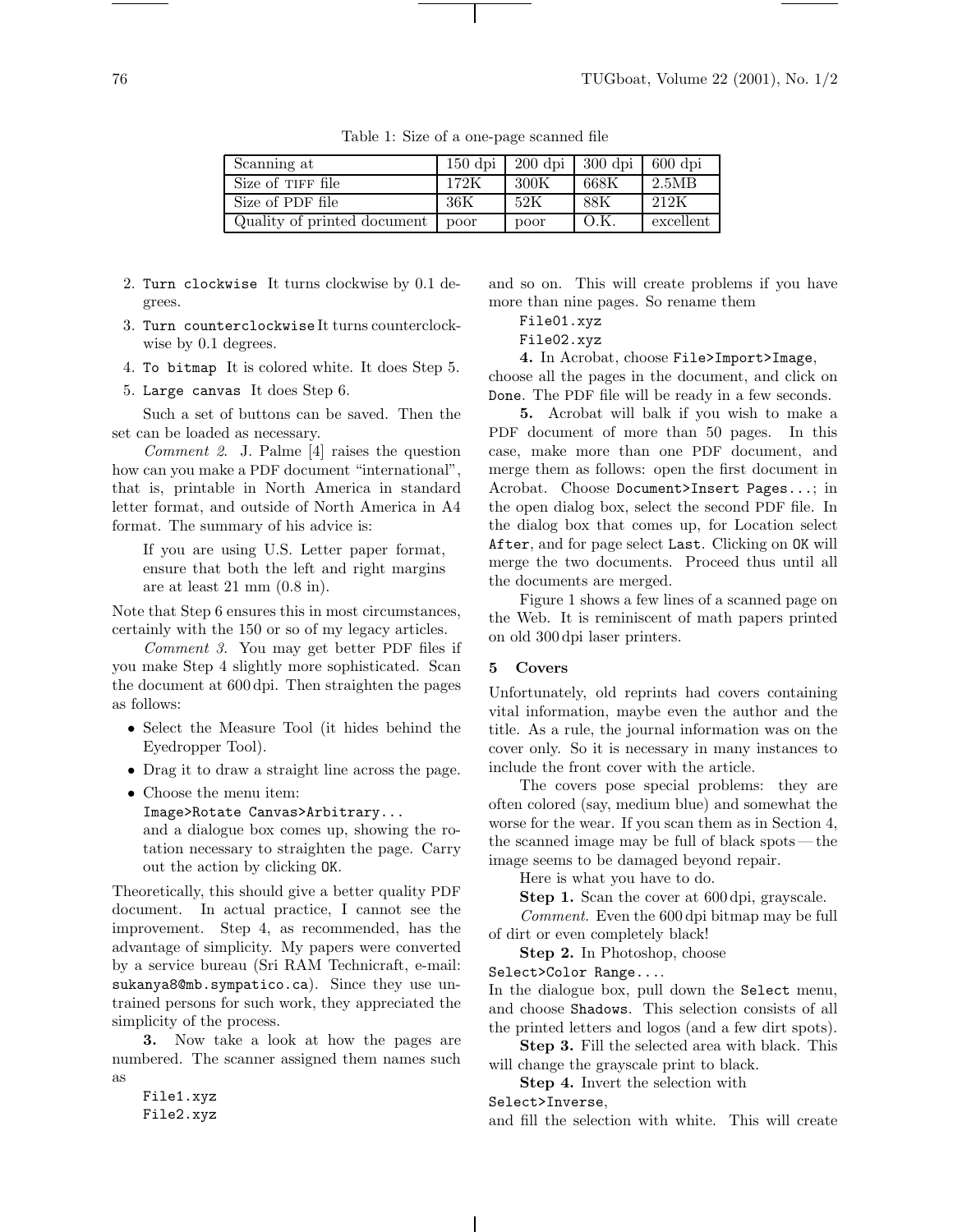(4) *implies* (2). Let  $(a)$  be a principal ideal which has two different factorizations (a] =  $\wedge P_a$  =  $\wedge Q_\beta$ . We choose an element  $b > a$ . Obviously, b is not element of all  $P_{\alpha}$  and  $Q_{\beta}$ , e. g. let  $b \notin P_1$  and  $b \notin Q_1$ . Combining condition  $(4)$  with Theorem V, we get that in  $L$  every prime ideal is maximal, hence  $(b] \cup P_1 = (b] \cup Q_1 = L$ . Since in a distributive lattice the relative complement is unique, we conclude  $(b|\cap P_1 \neq (b|\cap Q_1)$ , furthermore  $(b|\cap P_{\alpha})$  is a





**Figure 2**: Cover scanned at 600 dpi.

a white background. Clean up the dirt, and if necessary, repeat Steps 3 and 4. Now you should have a beautiful black and white cover.

Figure 2 shows a portion of a cover scanned grayscale at 600 dpi. Figure 3 is the cleaned up version.

R. Padmanabhan suggested to cut from the cleaned up cover the information missing from the first page and paste it on the top of the first page. This saves storage and download time. However, the reader may be under the impression that the scanned pages are faithful representations of the original, which would not remain quite true with this scheme.

#### **6 Future**

Obviously, some years in the future, my Web site as set up today will appear obsolete. When most users will have very fast Web connections, when data storage will be measured in hundreds of gigabytes, all articles will be scanned at 2400 dpi.

More importantly, Adobe Acrobat introduced the capture command, which allows us to store a legacy document intwo ways: as animage and as text (linked to the image). This has the advantage that we canview a legacy document as it looked originally, and the text layer allows complete searching capabilities. Unfortunately, I was completely

unsuccessful in my attempts to use capture for my documents. Even PDF files converted from LATEX showed a very high failure rate.

You can get a glimpse of the future at http: //www.jstor.org/, the Web site of JSTOR, The Journal Storage, The Scholarly Journal Archive. The image files are created at 600 dpi and the text recognition is accomplished with proprietary software (and carefully proofread). The mathematics journals include the Proceedings of the American Mathematical Society and the Transactions of the American Mathematical Society.

The future will have all this and links: *internal links* in an article from "by Lemma 5" to Lemma 5, from "see [12]" to the citation[12]; and *externally*, from citation[12] to the actual article.

## **References**

- [1] Michel Goossens and Sebastian Rahtz (with EitanGurari, Ross Moore, and Robert Sutor), *The LATEX Web Companion: Integrating TEX, HTML and XML*. Addison-Wesley, Reading, MA, 1999.
- [2] George Grätzer, *Math into L<sup>A</sup>TEX*, third edition, Birkhäuser Verlag, Boston, Springer-Verlag, New York, 2000. xl+584 pp. ISBN 0-8176-4131-9, ISBN 3-7643-4131-9.
- [3] Thomas Merz, *Web Publishing with Acrobat PDF*. Springer-Verlag New York, 1998.